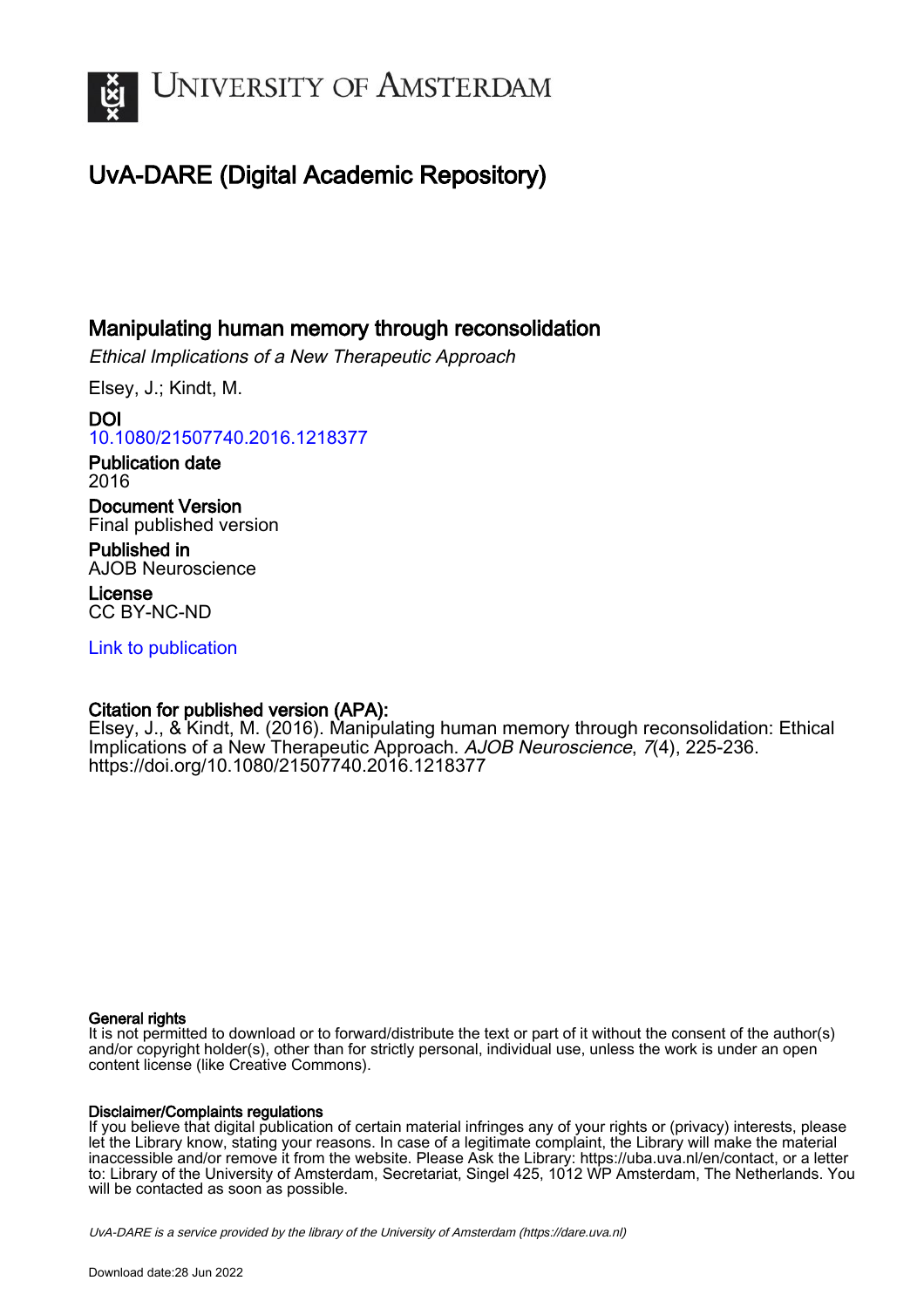

## **AJOB Neuroscience**



**ISSN: 2150-7740 (Print) 2150-7759 (Online) Journal homepage:<http://www.tandfonline.com/loi/uabn20>**

## **Manipulating Human Memory Through Reconsolidation: Ethical Implications of a New Therapeutic Approach**

**James Elsey & Merel Kindt**

**To cite this article:** James Elsey & Merel Kindt (2016) Manipulating Human Memory Through Reconsolidation: Ethical Implications of a New Therapeutic Approach, AJOB Neuroscience, 7:4, 225-236, DOI: [10.1080/21507740.2016.1218377](http://www.tandfonline.com/action/showCitFormats?doi=10.1080/21507740.2016.1218377)

**To link to this article:** <http://dx.doi.org/10.1080/21507740.2016.1218377>

 $\mathbf{a}$ © 2016 The Author(s). Published with license by Taylor & Francis Group, LLC© James Elsey and Merel Kindt



Published online: 12 Dec 2016.

| I |
|---|
|---|

[Submit your article to this journal](http://www.tandfonline.com/action/authorSubmission?journalCode=uabn20&show=instructions)  $\mathbb{Z}$ 

**III** Article views: 266



 $\overline{\mathbf{Q}}$  [View related articles](http://www.tandfonline.com/doi/mlt/10.1080/21507740.2016.1218377)  $\mathbf{C}$ 

[View Crossmark data](http://crossmark.crossref.org/dialog/?doi=10.1080/21507740.2016.1218377&domain=pdf&date_stamp=2016-12-12)<sup>C</sup>



[Citing articles: 4 View citing articles](http://www.tandfonline.com/doi/citedby/10.1080/21507740.2016.1218377#tabModule)  $\mathbb{Z}$ 

Full Terms & Conditions of access and use can be found at <http://www.tandfonline.com/action/journalInformation?journalCode=uabn20>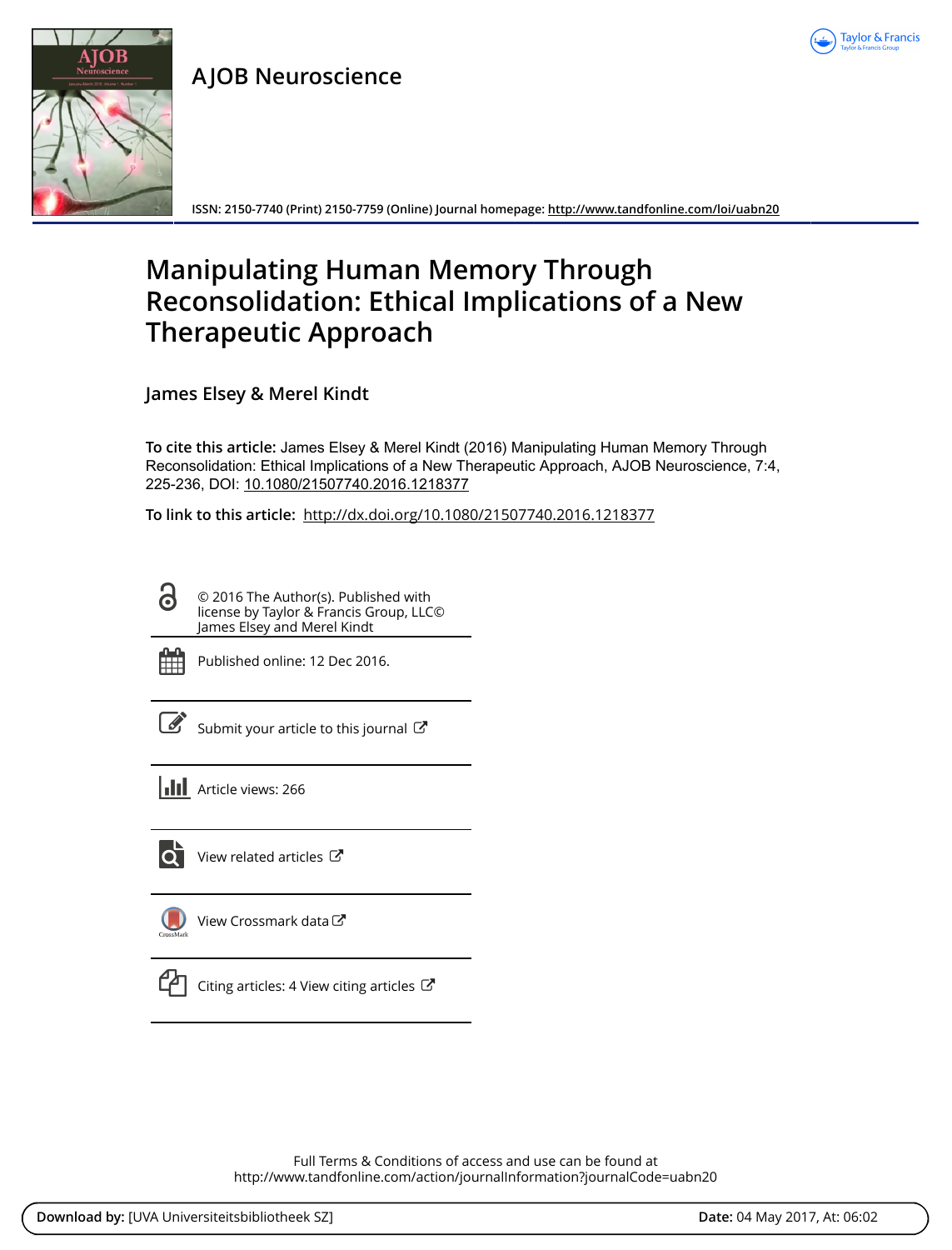AJOB Neuroscience, 7(4): 225–236, 2016 Published with license by Taylor & Francis Group, LLC ISSN: 2150-7740 print / 2150-7759 online DOI: 10.1080/21507740.2016.1218377

Target Article

# Manipulating Human Memory Through Reconsolidation: Ethical Implications of a New Therapeutic Approach

James Elsey, University of Amsterdam **Merel Kindt, University of Amsterdam** 

Memories are fundamental to human experience: We are in many ways the products of our pasts, recorded in memory. The influence of memory over current experience is both a blessing and a curse, for just as we find solace in the remembrance of times past, we may also be plagued by pathological memories. Such maladaptive memories are a core feature of several psychiatric conditions, from anxiety disorders to addiction. In this article we present work from our own lab and others that shows the remarkable malleability of human memory, and how the disruption of maladaptive memory reconsolidation is being used for therapeutic purposes. If bioethical concerns about memory modification are to be more than purely hypothetical considerations for the future, they should be grounded in cutting-edge contemporary research. We provide the necessary overview of the field, then raise, challenge, and discuss several old and new ethical concerns.

Keywords: emotion, enhancement, memory, neuroscience, psychiatric disorders, posttraumatic stress disorder

Advances in brain science provide increasingly powerful ways of manipulating the processes that underpin memory. These developing capacities hold great therapeutic potential, as disruptive or maladaptive emotional memories appear to be a crucial component in the development and maintenance of numerous psychiatric disorders (Ehlers and Clark 2000; Hyman, Malenka, and Nestler 2006; Ledoux and Muller 1997). However, our memories also form the foundation of our identities. It is not surprising, therefore, that debates have arisen regarding the ethical implications of memory modification. Psychological therapies routinely affect memories (Brewin 2006), and in daily life we continually recall, update, and generate new memories. Nevertheless, novel combinations of behavioral and pharmacological interventions with the potential to precisely target and modify memories have generated considerable debate.

Early considerations of the ethical implications of pharmacologically aided memory modification (e.g., President's Council on Bioethics 2003; Kolber 2006; Henry, Fishman, and Youngner 2007) primarily focused on research demonstrating that drugs could be administered in the aftermath of trauma to block the initial storage or "consolidation" of traumatic memories, thereby preventing the development of posttraumatic stress disorder (PTSD) (Pitman et al. 2002; Vaiva et al. 2003). However, prophylactic uses of drugs in PTSD are not the only therapeutic path down which research on memory has lead in recent years.

The discovery and use of a reconsolidation-based therapeutic approach is a truly significant development upon previous work on memory consolidation. A consolidationbased approach relies on an intervention occurring within a few hours of an event that is expected to lead to psychological problems, whereas with a reconsolidation-based approach a maladaptive memory might conceivably be reactivated and disrupted at any time. Even in PTSD, in which one can pinpoint specific causal events that lead to the disorder, intervening within the specific time window of consolidation is challenging at a practical level and, as discussed later, raises several ethical concerns that cannot be leveled at a reconsolidation-based approach. Most strikingly, several disorders appear to have maladaptive emotional memories as a core feature and yet have no clear antecedent event leading to their development, making a consolidation-based approach impossible. Hence, the scope of application for reconsolidation-based treatments

James Elsey and Merel Kindt

This is an Open Access article distributed under the terms of the Creative Commons Attribution-NonCommercial-NoDerivatives License [\(http://creativecommons.org/licenses/by-nc-nd/4.0/\)](http://creativecommons.org/licenses/by-nc-nd/4.0/), which permits non-commercial re-use, distribution, and reproduction in any medium, provided the original work is properly cited, and is not altered, transformed, or built upon in any way.

Address correspondence to James Elsey, University of Amsterdam, Department of Clinical Psychology, Nieuwe Achtergracht 129B, University of Amsterdam, Amsterdam, 1018WS, The Netherlands. E-mail: j.w.b.elsey@uva.nl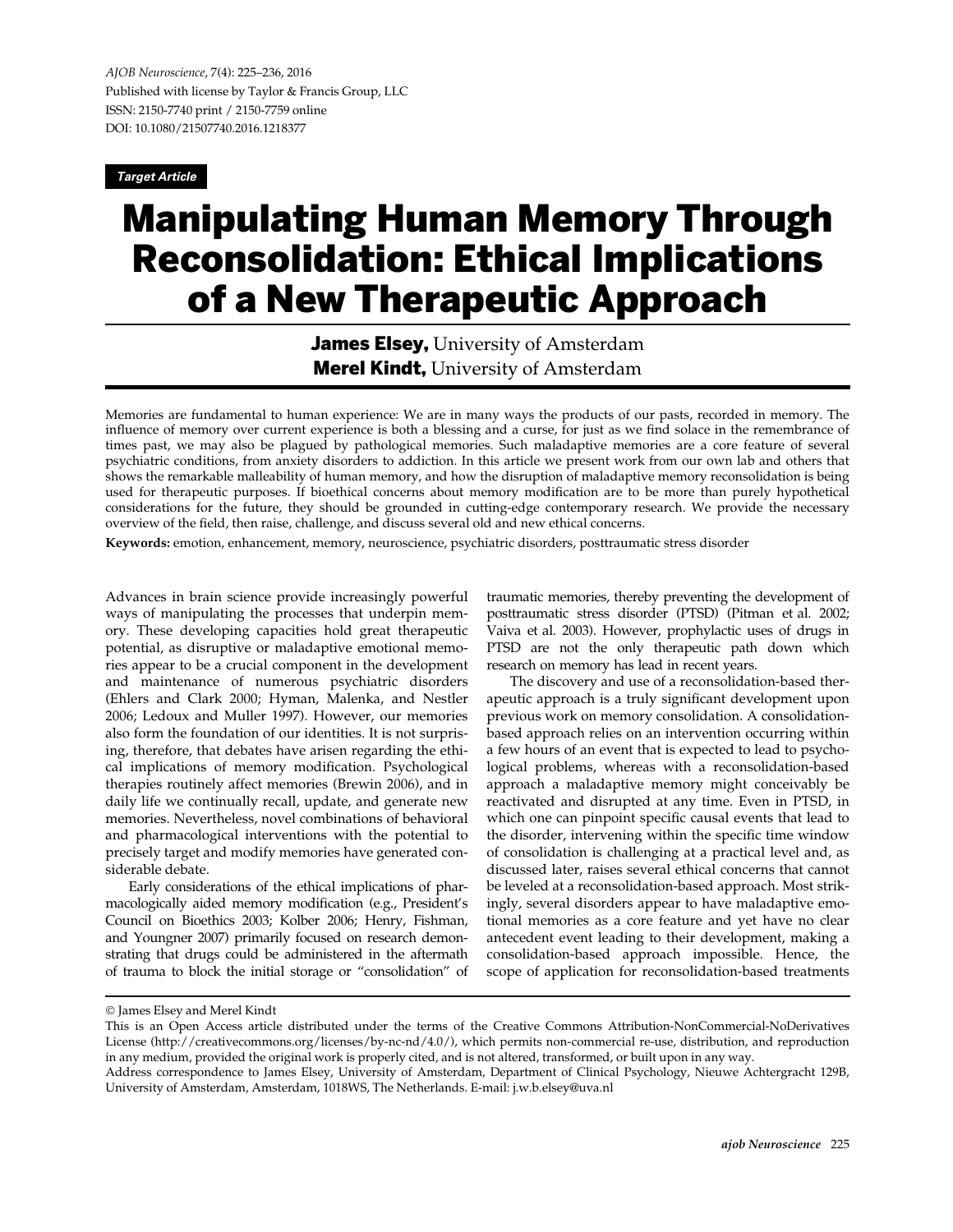is much broader than for consolidation-based ones, and the possible ethical implications are accordingly wider.

A key aspect of bioethical discussion around such developments is the anticipation of ethically relevant future scenarios. However, such considerations reflect assumptions about what is or is not possible, and empirical research can help elucidate which of these scenarios are more or less likely. Hence, if bioethical considerations are to be more than purely hypothetical considerations for the future, they might best be grounded in cutting-edge research.

In this article, we aim to provide an overview of the key developments in reconsolidation-based memory manipulation from which ethical discussion could proceed. We present experimental work on modifying memories by disrupting the process of memory reconsolidation, highlight its clinical applications, and challenge several ethical concerns that have been raised in relation to such interventions. We then discuss some novel ethical issues regarding the use of reconsolidation-based approaches beyond therapy. Due to space limitations, we emphasize the combination of behavioral and pharmacological intervention that has been the focus of our lab, and particularly the use of the noradrenergic beta-blocker propranolol. Alternative drugs or purely behavioral interventions may nevertheless be promising avenues for therapeutic interventions.

#### MEMORY RECONSOLIDATION—EXPERIMENTAL **WORK**

We do not remember everything we experience. Research shows that upon encountering new information or experiences, we form a short-term memory that is labile and vulnerable to interference (Lechner, Squire, and Byrne 1999; McGaugh 2000). Consolidation refers to the process by which some information from short-term memory is stored more stably in long-term memory (Lechner et al. 1999; McGaugh 2000). At the neurobiological level, this development of a long-term memory trace is mediated by protein synthesis, the inhibition of which prevents the expression of long-term but not short-term memory (Schafe and LeDoux 2000). Presumably, protein synthesis is required to induce lasting structural changes in neurons and/or connections between them, thereby creating a more stable neural network that represents the memory in the brain (Kandel, Dudai, and Mayford 2014).

Crucially for the prospect of reconsolidation-based memory modification, long-term memory traces are not immutable. Consolidated memories can, under certain conditions (Alfei et al. 2015; Sevenster, Beckers, and Kindt 2013), become malleable after reactivation, and require further protein synthesis in order to be restabilized. This was first convincingly demonstrated by Nader, Schafe and LeDoux (2000) in a rodent model of fear learning known as auditory fear conditioning. During auditory fear conditioning, rats are exposed to a tone that is followed by an electric shock. Rats develop a defensive freezing response to this tone because of the learned association between hearing the tone and receiving the shock. This freezing response serves as an index of fear memory. Just as the initial long-term storage of a memory was found to depend on protein synthesis within a specific time window from learning, Nader and colleagues found that long-term memory could also be blocked if they inhibited protein synthesis in the amygdala shortly, but not 6 hours, after the reactivation of a memory for auditory fear conditioning. Inhibition of protein synthesis did not prevent the short-term expression of the fear memory: 4 hours after protein synthesis the rats still froze in response to the tone that had been paired with shock. However, 24 hours later this learned freezing response was absent. Due to similarities with initial consolidation, this process has become known as reconsolidation (Nader and Hardt 2009).

Reconsolidation appears to open a window during which the content of the reactivated memory can be edited (Redondo et al. 2014), or its reconsolidation into long-term memory blocked or disrupted, potentially inducing memory loss or modification (Nader 2003). The induction of memory changes after the disruption of reconsolidation using a range of memory-modifying agents has now been found in model organisms ranging from fish to crabs to rats (Eisenberg, Kobilo, Berman, and Dudai 2003; Nader et al. 2000; Pedreira, Perez-Cuesta, and Maldonado 2002). More recently, experimental work has demonstrated reconsolidation-based memory modification in humans (Kindt, Soeter, and Vervliet 2009; Sevenster, Beckers, and Kindt 2013; Soeter and Kindt 2012).

The beta-blocker propranolol has shown particular utility in reconsolidation studies with human subjects. Propranolol has previously been thought somewhat useful for its general anxiolytic properties, such as the reduction of tremor during stressful performances. These properties appear irrelevant to its memory-modifying potential, given that beta-adrenergic drugs without memory reactivation (Kindt et al. 2009, Soeter and Kindt 2010) do not have a long-term fear-reducing effect. In addition, a betaadrenergic blocker with the same properties but that does not cross the blood–brain barrier has no such effects (Kindt and Soeter 2016). Instead, propranolol appears to exert its influence on memory through indirect interference with protein synthesis, via the blockade of beta-adrenergic receptors in brain regions involved in memory storage.

Several studies in humans have demonstrated that the administration of propranolol before or immediately after the reactivation of a conditioned fear memory modifies the memory trace (Kindt et al. 2009; Soeter and Kindt 2011; multiple studies reviewed in Kindt 2014). Participants in such experiments still remember the previously learned contingency between stimuli and shocks. However, after disruption of reconsolidation their startle responses to danger stimuli, which are normally potentiated, return to the level of a stimulus never paired with shock (Soeter and Kindt 2011). As startle responses appear to reflect the emotional valence of a stimulus (Lang, Bradley, and Cuthbert 1990), it seems that reconsolidation blockade with propranolol neutralizes the negative emotional valence transferred to the danger stimulus during learning.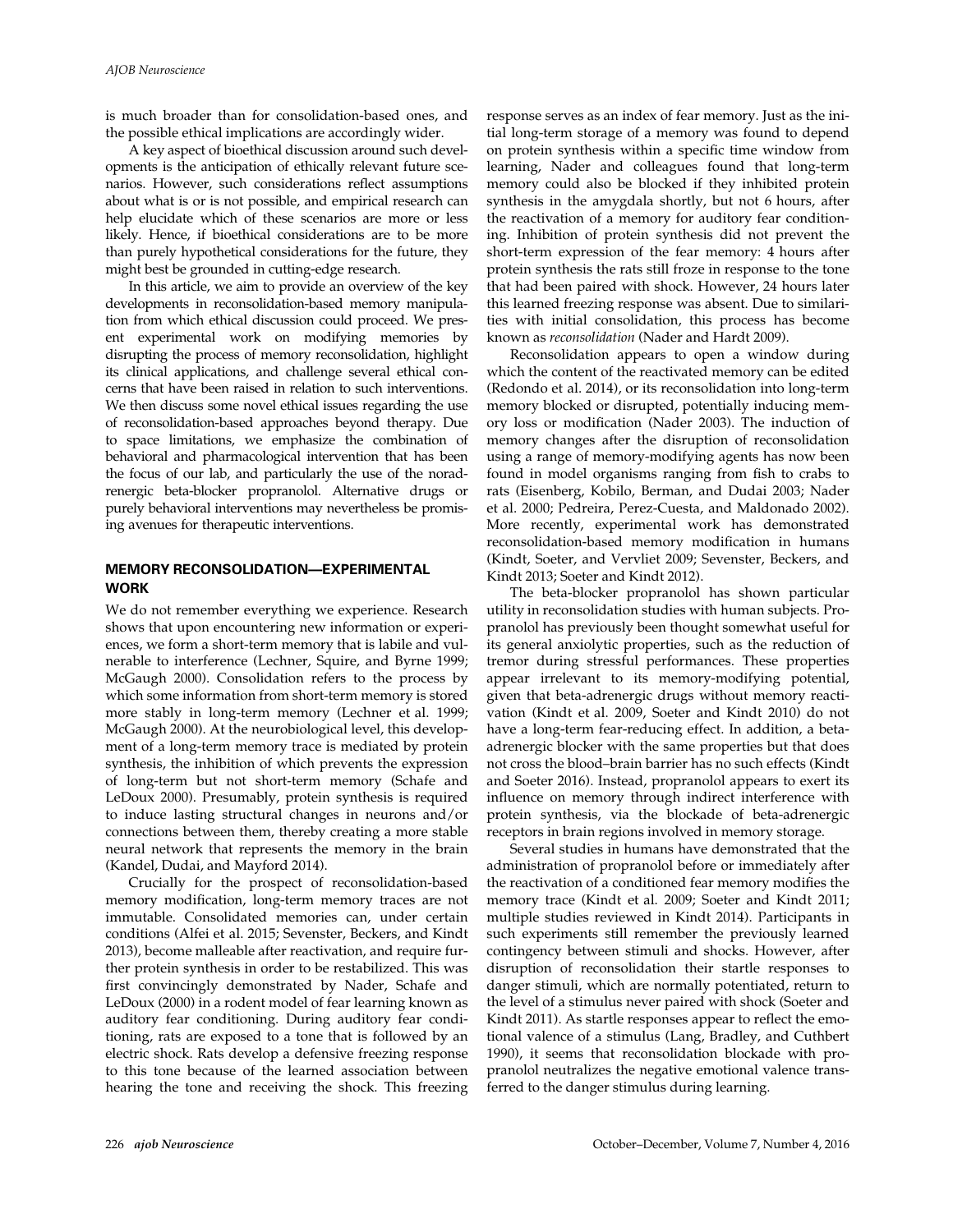Crucially for the demonstration of a reconsolidation effect, reactivation followed by placebo does not induce changes in the memory, nor does the administration of propranolol in the absence of memory reactivation. Moreover, in the hours following the memory-modifying intervention, the startle response remains potentiated, reflecting the retention of a short-term memory trace (Nader et al. 2000; Kindt and Soeter 2016). Similarly to animal studies, prediction error—operationalized as a difference between what was predicted and the actual situation—appears to be required to elicit reconsolidation, as propranolol or other memory-altering drugs do not affect the memory without a violation of previously acquired expectations (Alfei et al. 2015; Morris et al. 2006; Pedreira, Perez-Cuesta, and Maldonado 2004; Sevenster et al. 2013). These findings form a convincing case for the occurrence of reconsolidation in humans and the possibility of its disruption.

#### MEMORY RECONSOLIDATION—CLINICAL APPLICATIONS

The discovery that already consolidated memories can be rendered vulnerable to disruption after reactivation opens the possibility of using this approach to target pathological memories. A number of disorders seem to have maladaptive emotional memories as a core feature. For example, it has been suggested that fear in specific phobias is derived from learning either directly, through observation, or from information, that certain animals, objects, or situations are particularly dangerous or otherwise unpleasant (Rachman 1977). PTSD is another disorder in which maladaptive emotional memories and memory disturbances play a key role. These can include intrusive imagery related to the event, as well as surges of intense emotion triggered by trauma reminders (Ehlers and Clark 2000a). PTSD is a complex disorder in which several factors beyond fear are implicated, but symptoms such as hypervigilance and avoidance clearly demonstrate the major involvement of fear memories.

Where stimuli pose legitimate threat, fear is both adaptive and rational. In contrast, phobic fear responses are grossly out of proportion to danger. Hence, activation of phobic fear memories can greatly restrict a person's everyday functioning without benefit. Similarly, it is rational to remember what happened to one in order to learn for the future, and to avoid situations related to a traumatic experience if these predict further harm. It is also not a sign of ill health to be distressed, or even deeply troubled, by tragic events (Parens, 2010). In PTSD, however, memories related to a traumatic event become highly disruptive, being triggered seemingly out of nowhere and difficult to keep out of mind even in safe situations. In severe cases, trauma memories so vividly keep the threat alive that patients act and feel as if they are actually still in the traumatic situation. Successful modification of such memories through a reconsolidation-based intervention could significantly improve the lives of those suffering from such disorders.

Propranolol administration after the retrieval of traumatic memories could interfere with trauma memory reconsolidation, just as immediate posttrauma propranolol administration might interfere with their consolidation (Pitman et al. 2002; Vaiva et al. 2003). Brunet and colleagues (2008) asked patients with chronic PTSD to recount their traumatic experiences, and then gave them propranolol (placebo controlled, double-blind).<sup>1</sup> One week later, patients returned to the lab and listened to imagery scripts based upon the traumas they had recounted in their first sessions. Physiological responses to these scripts were significantly lower in the patients treated with propranolol relative to placebo, and had in some cases dropped below previously defined PTSD cutoffs.

Brunet's research group has also explored the use of multiple reactivation sessions. In three open-label trials, patients underwent six weekly trauma recall sessions under the influence of propranolol (Brunet et al. 2011). By session five, patients' symptoms were below the cutoff for PTSD. Neither the type of trauma nor the time elapsed since it occurred was found to affect treatment outcomes, although the treatment was more effective for women than men (Poundja, Sanche, Tremblay, and Brunet 2012). This may prove important, as one study that failed to find a reduction in psychophysiological responding after reactivation with propranolol had only male participants (Wood et al. 2015).

These findings provide support for the idea that propranolol administered so as to interfere with the reconsolidation of a reactivated trauma memory could significantly reduce symptoms of PTSD. A large, randomized controlled trial with participants representing both genders and a range of PTSD etiologies would help assess the viability of such a treatment, but the current results are very promising.

Research into the therapeutic applications of reconsolidation-based memory modification is not restricted to PTSD. Building upon our laboratory work showing that fear responses to specific stimuli could be reduced through the disruption of reconsolidation, we tested whether such an intervention might prove useful in treating specific phobias.

We selected 45 individuals who were highly fearful of spiders, scoring above the cutoff for arachnophobia on questionnaire measures and demonstrating marked aversion to a reallife spider (Soeter and Kindt 2015). Participants were split into 3 groups of 15. During the intervention phase, one group received only propranolol to test for nonspecific effects of the drug on spider fear. The remaining participants were exposed

<sup>1.</sup> Brunet and colleagues have since switched to a procedure in which propranolol is administered before reactivation, to allow for peak bioavailability to be reached closer to memory retrieval (Brunet et al. 2011). Strictly, such a design cannot rule out an effect other than reconsolidation such as interference with recall. However, such alternative explanations may not be the most reasonable, given that recall appears to be undisturbed in this and other studies that utilized pre-reactivation propranolol (Kindt, Soeter, and Vervliet 2009), and what this interference effect would actually be has also not been explained.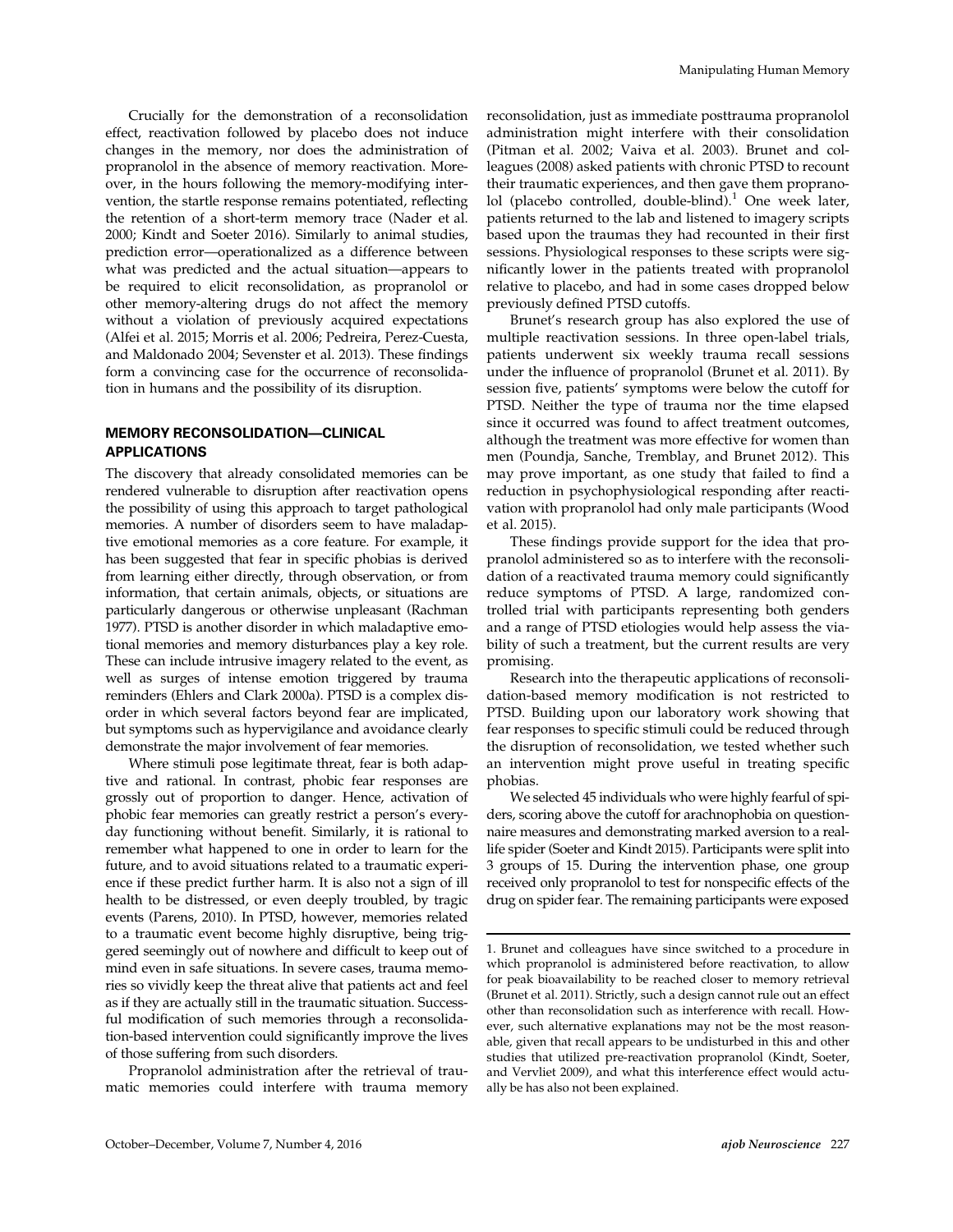to a live tarantula to reactivate their fear, and then received propranolol or placebo, double blind. Four days later, the participants were again exposed to the tarantula and were asked to touch it. Strikingly, almost every participant in the active treatment group (reactivation  $+$  propranolol) was able to touch the tarantula, compared with almost no participants in either of the inactive treatment groups. None of the participants had been able to touch even a smaller tarantula before treatment. Those who received active treatment also reported less subjective anxiety when confronted with the tarantula than on the treatment day, whereas there was no change in the placebo group. Participants were then followed up approximately 2 weeks, then 3 months, and finally 1 year after treatment to undergo behavioral approach tests with the smaller, faster moving tarantula. Again, participants in the active treatment group were able to touch or even hold this smaller tarantula and maintained this ability at the 1-year follow-up. Behavioral changes in relation to a spider that was not used in the treatment session suggest that the reduction in fear generalized from the specific tarantula used to reactivate the participants' fear, a possibility that is further supported by questionnaire scores about spiders in general, and behaviors around them, also dropping to below a phobic cutoff score in the active treatment group. In comparison with this rapid transformation of behavior in the active treatment group, behavioral approach scores in the inactive groups remained low all the way up to the 1-year follow-up.

These findings indicate that the behavioral tendency associated with a specific fear can be rapidly transformed through the disruption of fear memory reconsolidation, with concomitant changes in phobia-related cognitions, and that the changes associated with the abrupt transformation last for at least one year. Crucially, we demonstrated that this was neither a pure drug nor a pure exposure effect: The combination of memory reactivation and propranolol was required to see any benefit. Since this study, we have found similar effects in a range of other specific phobias, including fear of snakes and fear of heights.

Given these results, it is clear that even very old and strong memories can be modified through reconsolidation, as many participants could not think of a time when they had not had their fear. Though tentative, one inference is that other anxiety disorders with a chronic course that have more deleterious effects on everyday functioning might be treated with a similar approach. Further studies are required (and are underway) to assess the viability of such interventions, but preliminary results give reason for optimism.

#### RECONSOLIDATION-BASED MEMORY MODIFICATION IN LIGHT OF CONSOLIDATION

In the previous section, we showed that the prospect of disrupting reconsolidation in order to modify memories has great therapeutic potential. However, a number of concerns have been raised regarding memory-modifying procedures. Before considering some of these that might relate to a reconsolidation-based approach, it should be noted that a number of objections leveled against the use of propranolol to interfere with the consolidation of traumatic memories do not apply to the reconsolidation-based treatment of PTSD. Given the similarity of administering propranolol in the consolidation window to its administration in the reconsolidation window, it is worth making this explicit.

First, reconsolidation-based treatments negate concerns over who should receive propranolol in the immediate aftermath of trauma, as they would only take place after the development of PTSD. There would also be ample opportunity for recovery from trauma and positive "posttraumatic growth" to materialize under such circumstances (cf. Warnick [2007]—though Warnick does not provide direct evidence that growth could not occur even with a consolidation-based intervention). Given that only those with a maladaptive response to trauma would receive treatment, this would also guard against pathologizing bad memories and experiences per se, an issue raised by Bell (2007). Additionally, neither trauma survivors nor their families would be required to make a decision about treatment in a compromised state shortly after trauma.

This does not mean that reconsolidation-based approaches are strictly preferable to effective consolidation-based ones, but they do appear to nullify several ethical concerns. Researchers should nevertheless continue to investigate prognostic indicators that might better predict those most likely to develop PTSD (Ozer, Best, Lipsey, and Weiss 2008). If powerful predictors are discovered, then exceptionally high-risk individuals could be offered a consolidation-based intervention, whereas a reconsolidation-based treatment might be preferred for those of lower risk.

#### ETHICAL CONCERNS OVER RECONSOLIDATION-BASED MEMORY MODIFICATION

Despite relative immunity to some objections leveled against consolidation-based treatments, reconsolidation-based approaches may still be subject to several concerns regarding memory-modifying pharmacological approaches. These include the accidental modification or erasure of the wrong memories, the loss of autobiographical memories about events, and undesirable consequences of the loss of a memory's emotional valence. We aim to show that these issues represent empirical claims about the nature of treatment that can be shown to give little cause for concern in light of contemporary research. While laboratory research is subject to limitations such as its generalizability to clinical settings or other real-world applications, findings in clinical samples discussed in the following also support our position. In any case, we would argue that such lab work provides a surer footing from which to judge the most important bioethical concerns than pure intuition or imagination.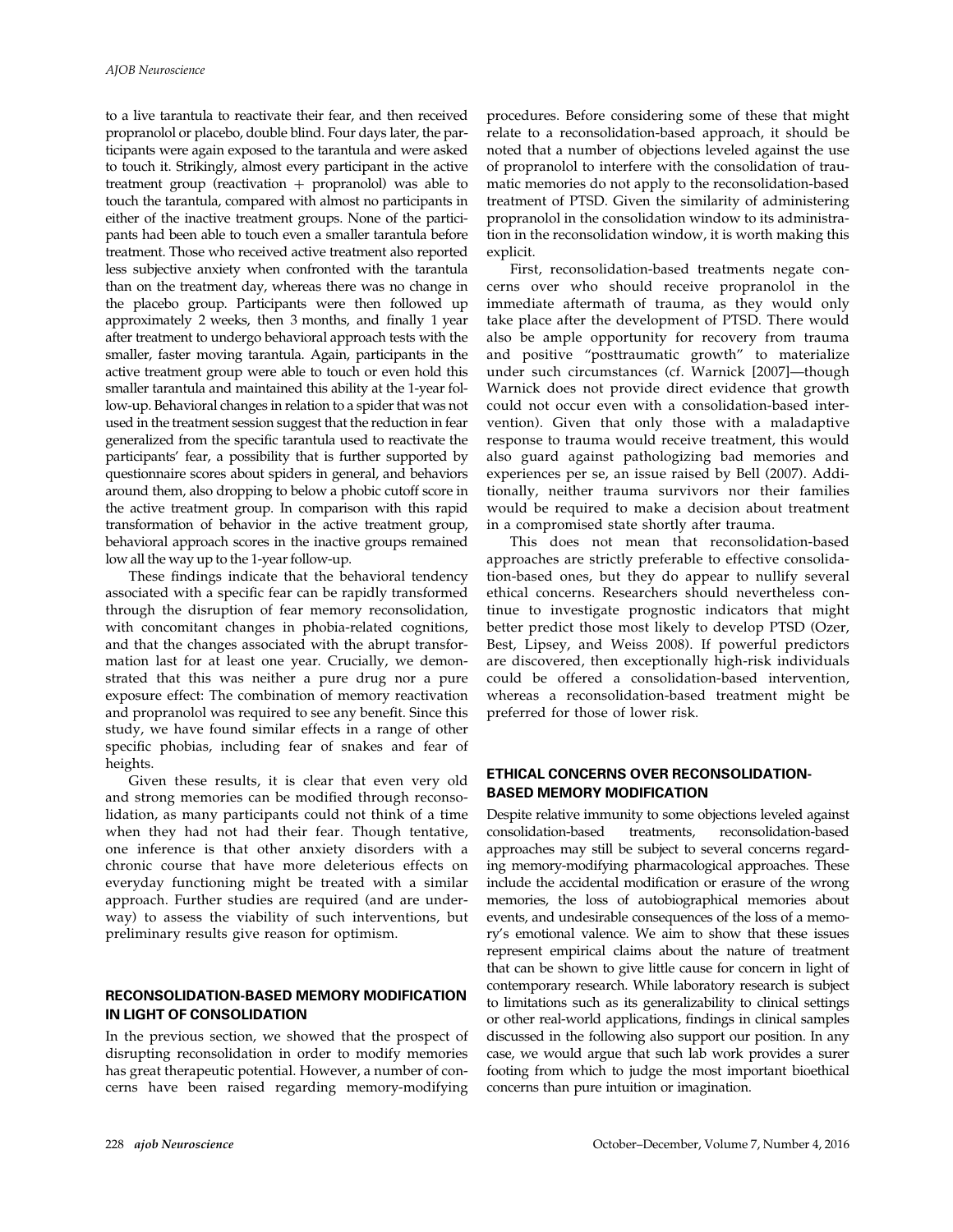Findings from our lab suggest that interfering with the wrong memories is unlikely. In one study, we taught participants to associate two different stimuli with electrical shocks and a third stimulus with safety on the first day of training (Soeter and Kindt 2011). On day 2, we gave participants propranolol and reactivated just one of their memories for a shock stimulus by presenting it without any shock. On day 3, participants returned and we tested their responses to all three stimuli. Startle responses to the reactivated stimulus were selectively abolished, with responses to the unreactivated stimulus left intact. Hence, even when stimuli are learned under identical circumstances and at the same time, it is possible to disrupt just one.

In addition, mere reactivation is not enough to render a memory vulnerable to reconsolidation blockade. Several studies suggest that prediction error or novelty detection—that is, a learning event in which one's expectations are violated, such as when a shock does not follow a stimulus consistently paired with shock in the past—is necessary to destabilize the memory (Alfei et al. 2015; Exotn-McGuinness, Lee, and Reichelt 2015; Morris et al. 2006; Sevenster et al. 2013). Given that reconsolidation-based memory modification depends upon specific requirements, the possibility of accidentally erasing the wrong memory should be low provided that sensible and careful reactivation procedures are used.

The loss of explicit, declarative, or autobiographical memory (i.e., those types of memory that refer to facts and events) from this procedure also seems very unlikely. Across all the studies in our lab, we have consistently found that conscious awareness of the previously learned contingencies was preserved after disruption of the learned fear response by propranolol (Soeter and Kindt 2010; Soeter and Kindt 2013). Rather than inducing complete amnesia for what is learned, administration of propranolol after memory reactivation seems to neutralize the valence transferred to the danger stimulus. Similarly, we found that arachnophobic participants had not forgotten their experiences with spiders, nor that they used to be afraid, following the disruption of fear memory reconsolidation (Soeter and Kindt 2015). Participants expressed the same explicit phobic belief system they held before the intervention, and it took several months before these cognitions fell in line with their abrupt change in behavior.

Likewise, the aim of reconsolidation-based memory modification in PTSD is not to make the patient forget the trauma. Rather, we aim to reduce the excessive emotional charge of the memory that may otherwise make the trauma very difficult to integrate and place in context (Brewin, Dalgleish, and Joseph 1996). As suggested by the President's Council on Bioethics (2003), total amnesia for a traumatic event would probably be undesirable, as memories of even very negative events might contribute to a person's understanding of his or her life and identity. However, individuals with PTSD are demonstrably struggling to achieve this level of adaptation, and although PTSD is characterized by intrusions from overly strong memories, it is generally not paralleled by enhanced

declarative memory for the traumatic experience. Those suffering from PTSD often have impaired declarative memories for what happened to them and struggle with intentional recollection (Ehlers and Clark 2000; Samuelson 2011). Excessive emotional memories are an important factor that can hinder the patient's ability to recollect and understand what happened to him or her (Brewin et al. 1996; Ehlers and Clark 2000). Far from preventing the patient from incorporating the experience into a meaningful life story, a reconsolidation-based reduction in the emotional strength of poorly elaborated but intense emotional memories might even facilitate controlled recollection of trauma, aiding its integration into a coherent personal narrative.

Although previous studies investigating the effects of propranolol in combination with traumatic memory reactivation did not explicitly assess declarative memory, Brunet (cited in Villain et al. 2016) has noted that patients remembered their traumatic experience well even when required to generate their trauma script from scratch. Work in our lab also suggests that patients retain their autobiographical memories for what they feared. Although future studies might consider assessing any changes in declarative/autobiographical memory more precisely, serious concern over declarative amnesia seems unfounded.

Some purely behavioral interventions have demonstrated the possibility of impairing declarative memory for material learnt in an experimental setting (Forcato, Rodríguez, Pedreira, and Maldonado 2010; Forcato et al. 2007). However, successfully inducing impairment of declarative memories in studies such as these appears to rely upon the delivery of incorrect or altered information regarding the original learning material (Chan and LaPaglia 2013). When participants had their memories for previously learned material reactivated and were then given unrelated information to learn, there was no effect on their memory for the previously learned material. Hence, it has been suggested that this need to specifically target memories with misinformation could be a reason why drugs such as propranolol have not been found to interfere with declarative memories (Chan and LaPaglia 2013). Those concerned about the potential for reconsolidation-based (and consolidation-based) memory modification to interfere with autobiographical memory, and particularly eyewitness testimony, might more fruitfully turn their attention toward postevent debriefing, as well as misleading questioning and cross-examinations, which are likely to have far greater effects on the reliability of memory than propranolol and are also far more pervasive (Loftus 1992).

Assuming that autobiographical memories remain intact following a reconsolidation-based memory modification, it is nevertheless possible that dampening or neutralizing the emotional component of a memory is ethically questionable. Kabasenche (2007) and Hurley (2007) have emphasized that emotions can reflect moral considerations. The suggestion of these authors seems to be that some important moral signal might be lost with the loss of our "natural" emotional reactions to traumatic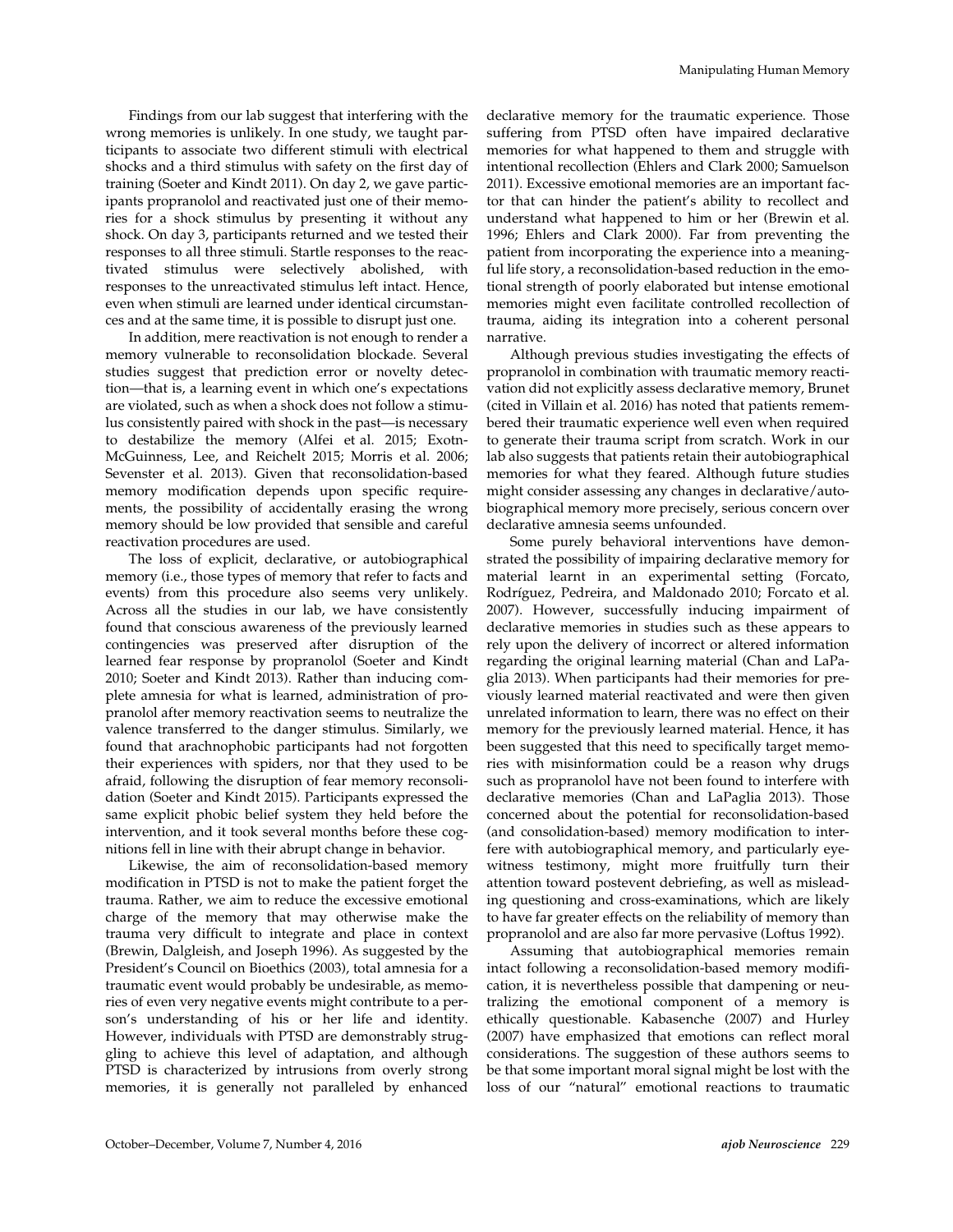experiences. Research into psychopathy, in which emotional processing and the recognition of distress are compromised (Blair, Jones, Clark, and Smith 1997; Patrick 1994), also highlights the importance of affective reactions in moral judgments and the development of moral sentiments, and could be seen to support this supposition (Blair 1995; Koenigs, Kruepke, Zeier, and Newman 2012).

Emotions can indeed be indicators that something morally relevant is occurring, but excessive emotional reactions to trauma are neither necessary nor sufficient to establish a moral wrong. For example, the traumatization of a hostage is not needed to confirm that a hostage taker may have transgressed a moral boundary. Other traumas may be terrible accidents for which no one is morally culpable, regardless of a survivor's emotional response. Moreover, individuals suffering from PTSD often have a number of emotionally laden responses that would be faulty indicators of moral transgressions, such as guilt and unjustified selfblame for their victimization. Hence, although there may be moral consequences if emotional responses to wrongdoing were to be universally dulled, these reservations do not seem to apply to the treatment of PTSD.

Quelling the emotional memories of a trauma victim suffering from PTSD would not numb that person to the impact of future experiences either. We have shown experimentally that emotional responses can be relearned through experience even after reconsolidation-based memory modification (Soeter and Kindt 2011). What this shows is that reconsolidation-based treatments do not produce a general disruption of emotion or of learning capabilities. Rather, they target responses to internal and external cues that have become associated with excessive fear or traumatic experiences. Normal responses to experience are not hindered when excessive responses to past memory triggers have been eliminated. There is thus little reason to believe that such approaches would lead to any collective numbing of important emotional responses.

In summary, empirical findings shed light on a number of ethical concerns raised against memory modification. We argue that the probability of affecting the wrong memory, losing autobiographical memory, or missing out on morally relevant emotional responses is very low provided appropriate care is taken.

#### THE USE OF PHARMACOLOGICAL AGENTS

Beyond whether or not reconsolidation-based memory modification might produce the unwanted effects outlined in the previous section, another question is whether even successful treatment of anxiety disorders with such a method is desirable. For example, some have questioned whether such a "fundamentally pharmacological approach" to phobias and anxiety ought to be pursued at all (BBC News 2009). The idea here seems to be that one should not reduce a psychological problem to one of neurochemistry, and that doing so might fail to tackle some putative root cause.

Such a critique fails to recognize that any kind of psychological disorder is equally a disorder of the brain. This perspective does not deny wider societal influences on the development of psychological disorders; it simply states that to the extent that there are such societal factors, they can have no effect on a person's mental health except insofar as they affect that person's brain.<sup>2</sup> Even the most extreme event would have no impact on a person's mental health if it did not result in brain changes. Likewise, it should be recognized that all interventions, if they are to affect mental health, must produce changes in the brain.

Therefore, it is incorrect to rule out the use of pharmacological agents as inappropriate for treating psychological disorders in principle. This is not to say that pharmacological approaches are necessarily good, but merely that a mental disorder could be tackled by any approach that will ultimately affect its brain basis. This may be achieved through various means, including societal transformation, individual psychotherapy, or the aid of a pharmacological intervention. Whether one particular approach is more or less suitable for treating a disorder is both an empirical question (determined by whether such a treatment is more or less effective in treating the disorder in actuality) and a theoretical one (determined by whether the explanatory model underpinning the approach would lead one to expect it to be a more or less effective treatment).

With regard to psychological/behavioral therapies for anxiety disorders and phobias, there is evidence that cognitive behavioral therapy (CBT) can be effective (Butler, Chapman, Forman, and Beck 2006; Hofmann and Smits 2008). However, there is also room for improvement. A sizable proportion of patients do not benefit from such therapies, and among those who do benefit, only about 40% achieve sustained recovery, with the majority of patients (60%) showing relapse (Durham et al. 2012; Hofman and Smits 2008; Loerinc et al. 2015).

Theoretical models of the mechanisms of change in psychotherapy provide good explanations for why relapse might occur. Brewin's (2006) model of CBT suggests that therapy produces new memories and ways of thinking that compete with old ones for control over behavior and mood. It is always possible that old memories could regain their previous dominance because they are not necessarily directly modified by such treatments. Similarly, leading explanations of extinction learning (which provides the experimental basis for exposure therapy) propose that exposure to feared stimuli reduces anxiety by creating new memories that inhibit the old memory trace (Bouton and Swartzentruber 1991; Bouton, Westbrook, Corcoran, and Maren 2006; Craske et al. 2014). Again, relapse can be

<sup>2.</sup> Neither does such a view suppose that having removed the brain effect of such factors, one would not want to tackle systemic issues that may have led to them. Those who believe that such a perspective does entail this conclusion should understand that an individually based psychological treatment is as open to such a critique as an individually based pharmacological one.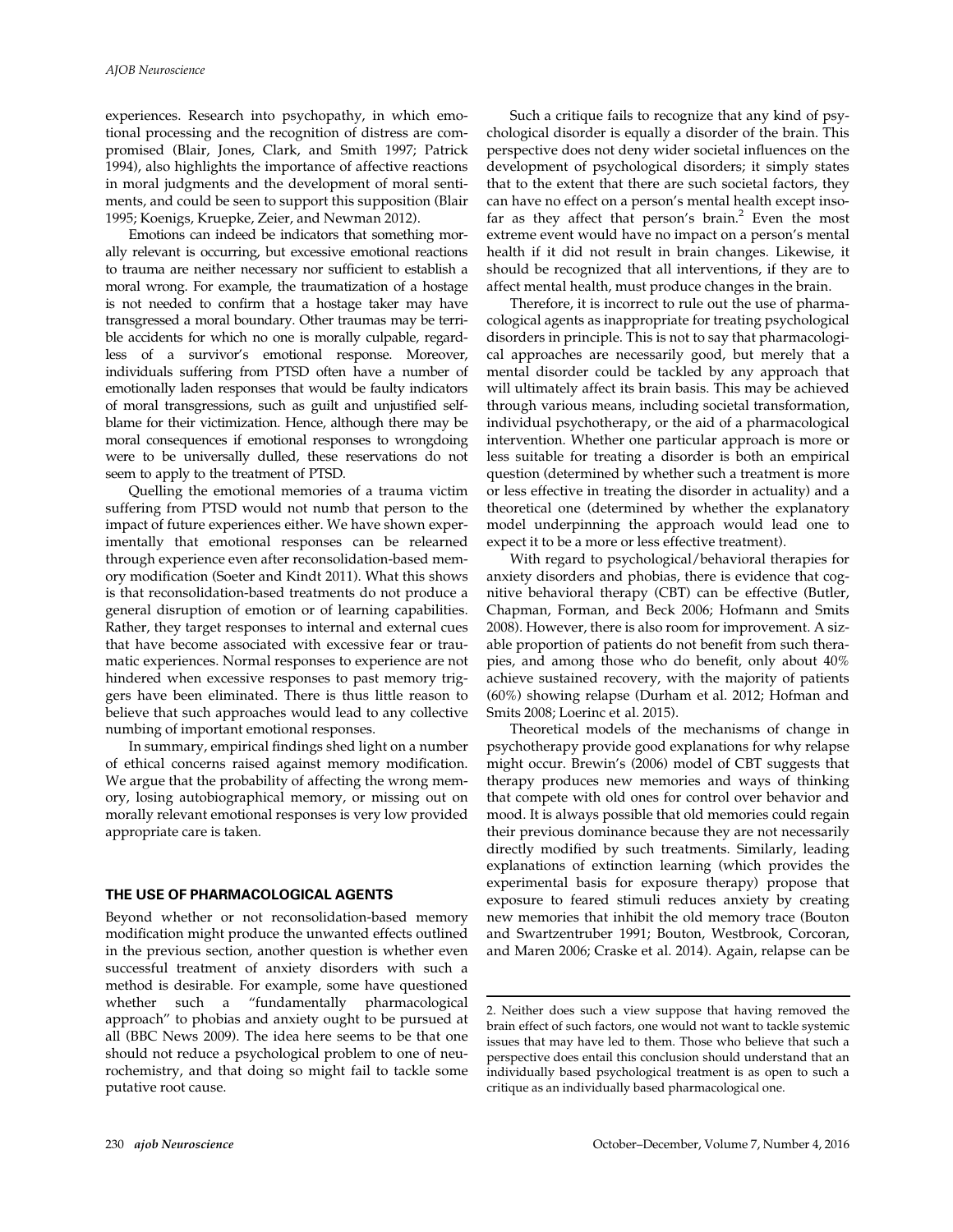understood as the resurgence of the old, maladaptive memory.

Psychotherapies are often contrasted with typical pharmacological approaches that are seen as purely palliative in nature and thus more prone to relapse (Hollon, Stewart, and Strunk 2006). This is because standard pharmacological treatments generally seek to redress a purported neurochemical imbalance through the delivery of the respective chemicals to the brain. Unless the source of this imbalance is addressed, one would not expect a person discontinuing such medication to be cured of his or her problems. Increased relapse rates following standard pharmacological treatments relative to effective psychotherapies are predictable from the explanatory models that underpin these treatments: In psychotherapy the patients take what they have learned with them, whereas in pharmacotherapy they cannot learn to summon the effects of a drug at will. If one couples this with the plethora of side effects that can accompany prolonged use of psychoactive medication, one might reasonably form the general impression that a purely psychological approach is preferable to a purely pharmacological one, and that pharmacological approaches do not tackle the core problems of the disorder. Nevertheless, it would not logically follow that any treatment involving a pharmacological agent is inappropriate, inferior to a psychological one, or only palliative. This would depend entirely on how the treatment actually works.

The reconsolidation-based memory modification approach that has been the focus of this article is very different from typical pharmacological treatments, and its proposed mechanisms—derived from neurobiological research in animal models—give reason to suspect that it may prove superior to standard pharmacological and psychotherapeutic approaches in at least some respects. Rather than a putative neurochemical imbalance, our basic model of this treatment for phobia argues that one highly important factor maintaining the disorder is the presence of a maladaptive fear memory, which causes the excessive provocation of fear and anxiety in response to particular stimuli. Reactivating this memory under specific conditions is proposed to trigger reconsolidation. A pharmacological agent that interferes with the process of reconsolidation is delivered to disrupt the reconsolidation of the maladaptive memory, thereby treating a key component of the disorder. In contrast to typical pharmacological treatments, the drug is not taken on a daily basis but only once, during a specific time window around memory reactivation, and the delivery of this drug in the absence of reactivation does not have—and theoretically is not expected to have—any lasting effect on psychopathology.

If this model is approximately accurate, one would expect such a treatment to result in less relapse than standard pharmacotherapy, and possibly even less than effective psychotherapies, because the core fear memory is supposedly changed as opposed to inhibited by new learning. Though further research needs to be conducted regarding the question of comparative effectiveness and longer term outcomes, our initial 1-year follow-up of those who received treatment for arachnophobia found no relapse. Looking at these empirical findings, and the theoretical model that underpins the various available treatments, it would be rash to dismiss this memory modification approach as in some way wrong due to involving a pharmacological component.

#### BETTER THAN WELL

So far, we have considered the use of reconsolidationbased memory modification in relation to the treatment of mental disorders. However, some anxiety disorders may differ from other clear-cut cases of medical illness, in which one can define illness as, for example, the presence of infection, and health as its absence. Many fears seem to lie on a spectrum, ranging from indifference all the way to terror and phobic responses. Because there is no single set of behaviors that is normal with regard to specific fears, but rather a broad spectrum that comes under the umbrella of normality, a reconsolidation-based treatment for specific phobia may not simply restore health, as does a course of antiviral medicine. Some patients receiving treatment may end up less fearful than some "normal" individuals. For example, we have observed patients want to pick up the tarantula or have it crawl up their arm. Many nonphobic people would refuse to do this. Hence, in some instances, we find previously phobic individuals becoming "better than well" (Elliott 2004). These individuals would still be defined as normal, but they are less fearful than the average normal person.<sup>3</sup>

This raises the question of how others will respond if those with a previously pathological fear come to be less fearful than them. Some may start to see their own "normal" fears as a burden that can be removed. This is a far-fetched concern for arachnophobia, but in some instances even small reductions in fear could lead to considerable personal gain. This is particularly the case with competitive professional sportspeople and musicians. Might a gymnast have some residual fears he or she feels prevent him or her from reaching a peak? Could years of practice on the violin be supplemented by a reconsolidation-based reduction in performance anxiety? Such interventions would be appealing if they gave the recipients an edge over the competition, enabled them to compete on level terms with those assumed to be already using them, or simply leveled the playing field with those who are constitutionally less anxious.

There is already a long-standing debate about the use of performance-enhancing drugs in sports (Fraleigh 1984). The use of anxiolytic drugs in professional musicians is also quite commonplace, and some already use

<sup>3.</sup> This level of change does not always occur. Also note that patients' confidence does not reach irrational nonchalance: They still appear to show totally appropriate fear responses if the spider makes a threat display.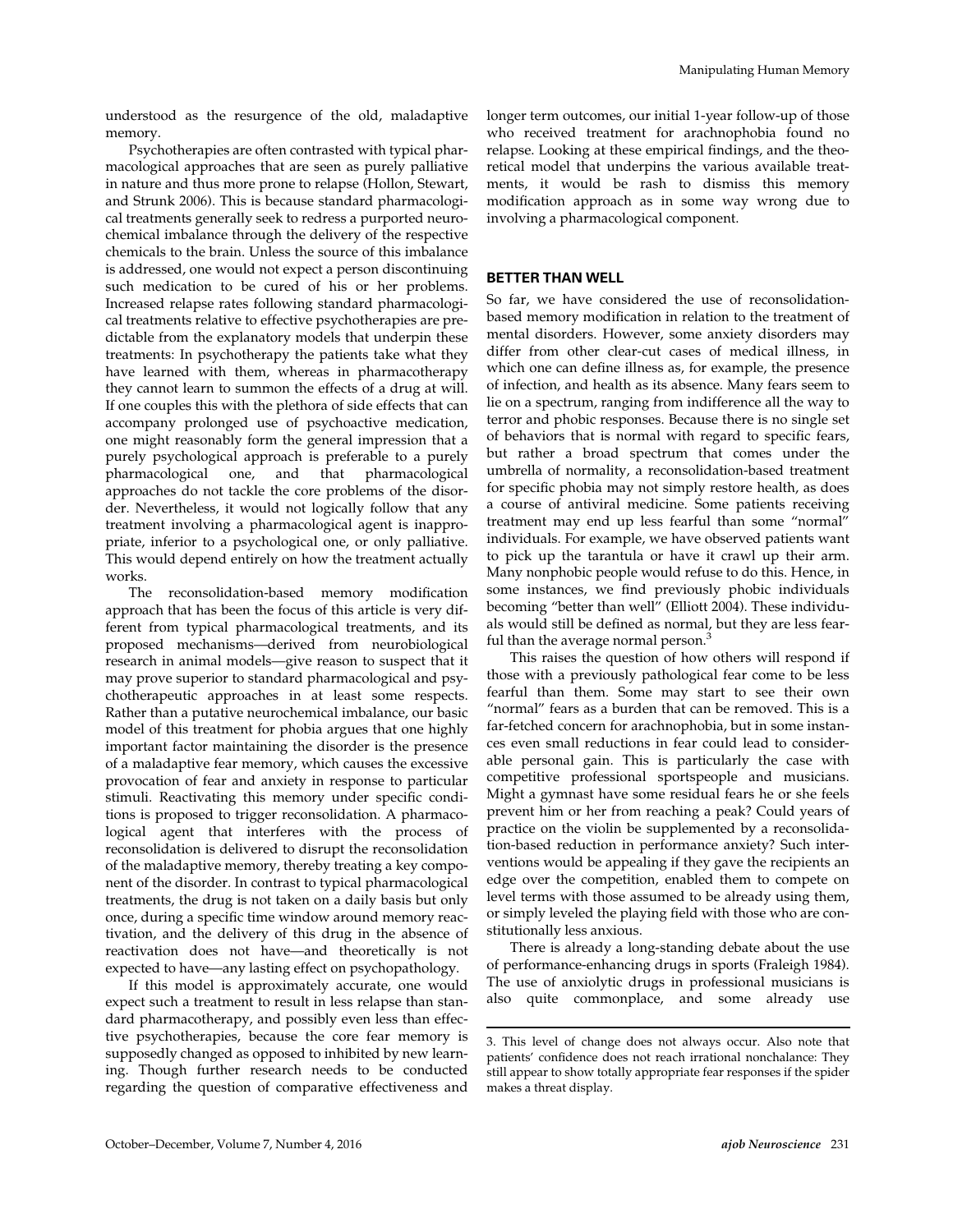propranolol (Kenny 2005), though not in a way that would trigger memory modification. If the principal concern over the use of such drugs outside the traditional remit of therapy is the long-term health of the user, then a single dose of propranolol in a reconsolidation-based intervention is preferable to repeated consumption at each performance. However, as with other performance enhancements, there are wider considerations, such as unequal access to treatment or interference with the "natural" limits of human performance. If the use of such interventions is permitted, those who refuse or are unable to utilize such treatments (e.g., for personal or medical reasons) might be at a significant disadvantage relative to others without such concerns. Those in team sports or group efforts might particularly feel obliged to utilize them despite personal reservations, so as not to let their team down. Governing bodies will have to weigh whether they believe potential drawbacks such as these warrant restrictions on the usage of such interventions.

A blanket ban is unlikely to be fair in the event that reconsolidation-based memory modification becomes a common treatment for anxiety disorders. We have highlighted some hypothetical cases in which a sportsperson's level of anxiety seems quite trivial, but an athlete or other performer could be suffering from a truly disabling anxiety disorder. It would be highly unethical to prevent such a person receiving what could be the most effective treatment for their condition. If such individuals underwent a reconsolidation-based treatment, their posttreatment anxiety levels could end up below that of their peers, and it might then be seen as unfair to prohibit others from receiving such benefits.

Much more can be said about the use of "enhancers" in sports and other pursuits, and we welcome discussion of this issue. The use of memory-modifying procedures to target other normal but unpleasant experiences, such as an embarrassing faux pas, a difficult breakup, or grief, is also a possibility. Most people seem to accept these experiences for the normal events that they are, even though negative. We would argue that if people were willing to go through the troubles of a reconsolidation-based procedure, they would also be just as likely to seek non-pharmacological aids that are already available, such as low-intensity psychotherapy, counseling, or, even more simply, talking their problems over with close friends, meditation, and exercise. Nevertheless, there might be a risk that the availability of a seemingly easy and rapid intervention could reduce the willingness of people to go through the difficulties entailed in normal coping. A "quick-fix" society in which it is wrongly expected that any experience of discomfort can be rapidly removed without any effort would surely be anathema to all but the most committed hedonists. If the necessary drugs are readily available, it may be difficult to prevent people from attempting such uses, even if health care professionals restrict themselves to treating more severe psychological problems.

At a practical level, it is unclear whether reconsolidation-based memory modification would work to reduce relatively normal levels of fear or other emotions. The presence of only low-level anxiety may make sufficient memory reactivation or the triggering of reconsolidation itself very difficult in normal levels of fear or discomfort. Reconsolidation appears to function as an updating mechanism to ensure that learning aligns with reality (Lee 2009). It is likely to be more difficult to produce a situation in which the need for memory update is apparent for normal fears due to the lack of clear mismatch between what is expected and what occurs, relative to clearly overblown and irrational fears in which new learning can be expected even during a short exposure.

Attempts at reducing already quite low levels of fear might also tread on territory in which modifying the wrong memories becomes a nonnegligible risk. Where learned skills are involved, the memory for what must be performed itself should not be destabilized and made vulnerable to memory-modifying agents. Research suggests that motor skills can be rendered susceptible to disruption through a short reactivation followed by a novel motorlearning task (Walker, Brakefield, Hobson, and Stickgold 2003). It is unknown whether propranolol or other drugs represent a similar risk. This case may be analogous to declarative memory, in which interfering information is required for memory modification. Disruption may also be far more difficult with very-well-learned skills.

Such hypothetical issues represent clearly testable risk factors rather than insurmountable objections. However, dangers such as these would probably be increased if people try to self-administer treatments, as opposed to relying upon trained professionals with well-established procedures. Successful interventions require thoughtful design: Reductions in fear are not simply drug effects, but a combination of specific reactivation procedures and the administration of a memory-modifying agent within a restricted time window. Overblown media coverage may inspire confidence in a "magic pill" approach and encourage attempts at self-administration. Responsible and realistic reporting should therefore be promoted.

Despite potential drawbacks, some kinds of enhancement within the normal range might be clearly beneficial if successfully employed. As just one example, surgeons experiencing excessive performance anxiety before important or very intricate operations could have their anxiety permanently lowered in such situations, perhaps leading to improved performance (e.g., through reduced tremor) and better patient outcomes. Hence, the employment of reconsolidation-based memory modification techniques outside the typical realm of mental health might lead to further benefits as well as possible drawbacks.

#### MISUSES AND ABUSES

Even further outside of the traditional boundaries of mental health treatment than "enhancement" is the possibility of outright misuse and abuse. Conversations with peers and laypeople have made clear that military applications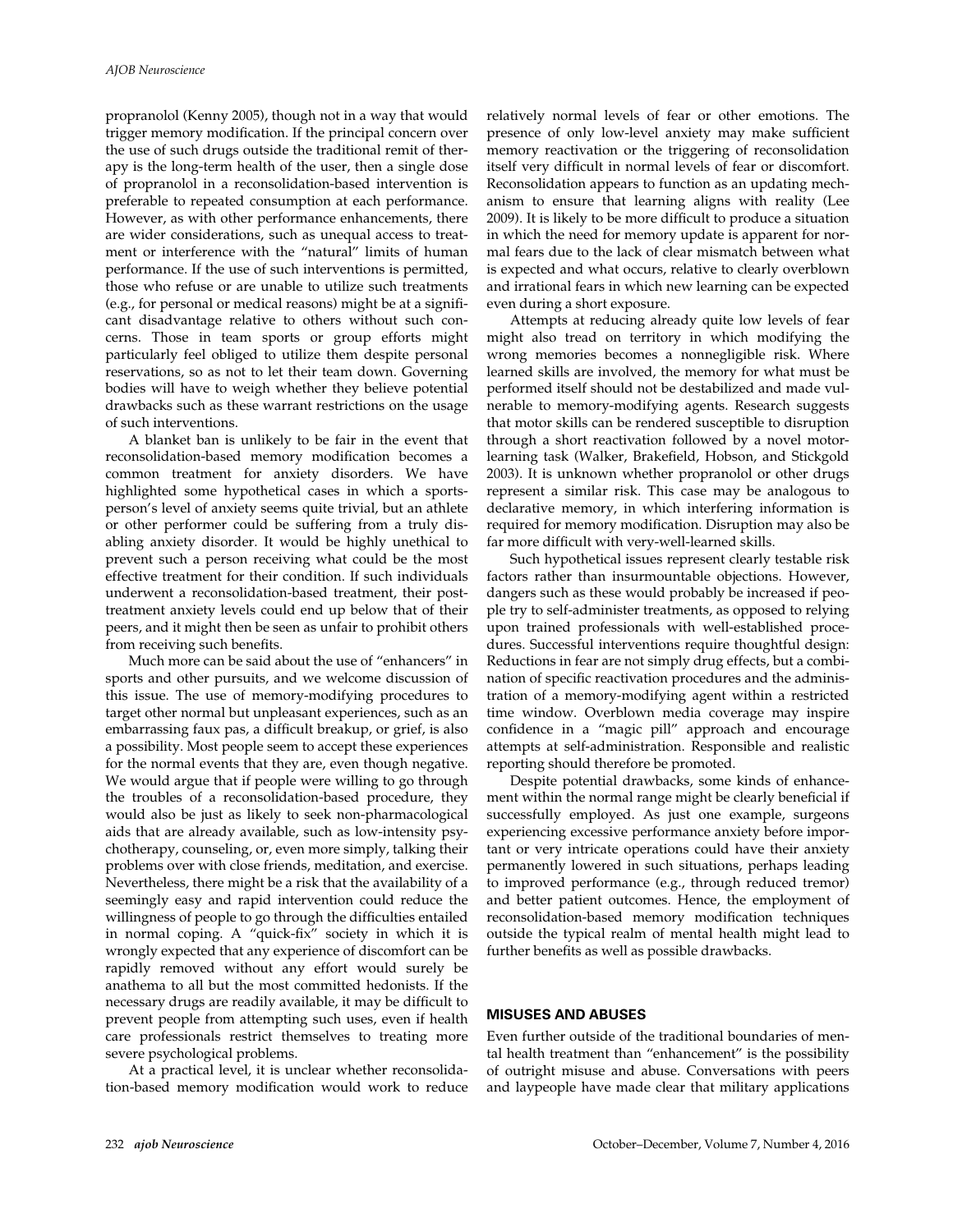of "anti-fear" interventions can be readily imagined. For example, a soldier could be exposed to a fearful combat situation or realistic simulation and then be given a memorymodifying drug that disrupts the reconsolidation of his or her fear. Alternatively, a reconsolidation-based manipulation might be used to try to disrupt a recruit's aversion to administering torture or other dubious tactics. However, the fact that such possibilities are readily imaginable does not mean they are readily achievable.

At a methodological level, both these applications pose complications. Current modifications of fear memories such as phobias or trauma deal with ego-dystonic, predominantly irrational, and maladaptive fears. Even after treatment, we observed a phobia participant respond fearfully when the tarantula bared its fangs in a legitimate threat display after clumsy handling. Hence, it seems that it is the irrational and hyperbolic fear that is tackled with these interventions. Combat situations are genuinely lifethreatening, and a soldier's fear may be entirely justified and ego-syntonic. A certain degree of fear and stress is probably beneficial in combat, preventing reckless decisions and priming the body for action. Therefore, it may not even be desirable to interfere with these emotional responses for military purposes.

The reality of threat in war poses further problems for the unlikely prospect of generating a "super-soldier" with far less fear, because reconsolidation-based interventions do not simply dull the fear system. Experimental work from our lab has shown that even after reconsolidationbased disruption of learned fear, the very same fear can be easily relearned with experience (Soeter and Kindt 2011). This suggests that where legitimate threats are routinely encountered, corresponding emotional reactions will also be relearned. Hence, if a soldier with greatly reduced fear of combat were successfully produced, that soldier would not be immune to developing new fear responses as soon as he or she were exposed to the dangers of real-life battle again.

If a regime desired less fearful soldiers or especially ruthless interrogators, simple procedures are available to achieve this outcome. Personality testing, character assessments, and rigorous, transformational training have a long history in the military. Many instances of torture probably arise spontaneously, and where individuals are actively selected to take part in such acts, it is highly probable that this is based upon a proclivity toward or lack of aversion to such acts, as might be indexed by psychopathic traits in easily administered and well-validated tests (Hare and Vertommen 1991), or as simply made evident from behavior.

On the other hand, recruitment is often limited. This is particularly the case for less organized or more nefarious violent groups. It is conceivable that terrorist organizations might seek to ease the task of suicide bombers by reducing their fear. $4$  As with military applications, such efforts would face a number of potentially insurmountable obstacles. Fear of death is not irrational, nor is a novel learning experience readily available; people only learn what awaits them on the other side of suicide once. Convincing people of the rewards they will reap in the afterlife, and the honor they will receive on earth, has proven sufficient without recourse to reconsolidation-based interventions. Furthermore, other means of inducing disinhibition, including alcoholic intoxication or hallucinogenic drugs, have a history of use in life-threatening situations from the ancient Aztecs up to modern warfare (Clendinnen 1991). Such intoxicants are easily accessible, easily used, and their effects already well known.

Finally, it is worth considering whether there might be military applications in which the line between use and misuse of such capabilities is not easily drawn. Most people are (rightly) concerned about the uses to which emotionless torturers or an army of fearless soldiers might be put, but if reconsolidation-based interventions could produce incremental improvements in the operations of an elite unit in a hostage situation or other crisis, such interventions may have more justification than at first appears.

Given the alternative means of selecting people for the job, the potentially adaptive nature of fear and stress in combat situations, and the difficulties in producing the desired results, it is unclear that anything would result from efforts to use reconsolidation-based interventions in the ways outlined in this section. Whether or not these possibilities can be realized, potential misuses of reconsolidation-based interventions should not deter those who aim to apply these methods for the relief of mental suffering. Most therapeutic instruments can be both a dangerous weapon and a tool of healing; we have the ability to prohibit certain uses while promoting others.

#### RECONSOLIDATION BEYOND ANXIETY

Reconsolidation research in humans has primarily focused on anxiety and trauma. However, the possibility of diminishing positive memories—either by accident or indirectly by interfering with trauma recovery and growth—has also been raised as an ethical concern. We have suggested that such effects are unlikely given appropriate care, but other types of positive memory may be at risk. Many theorists have likened romantic attachment to an addictive state (Burkett and Young 2012), suggesting that if a treatment could sever ties to an addictive substance (see later discussion), it might also be used to sever ties to a significant other. Given the lengths some people go to in order to move on from relationships, this is not too far-fetched a consideration. If used inappropriately, it might also be possible to diminish memories for positive events. We believe that doing so would likely require a purposeful effort, given the specificity of reconsolidation-based memory disruption we have observed. Nevertheless, some therapists or untrained individuals may misapply an oth-4. We thank Adam Kolber for raising this possibility. erwise highly useful technique. Hence, applications of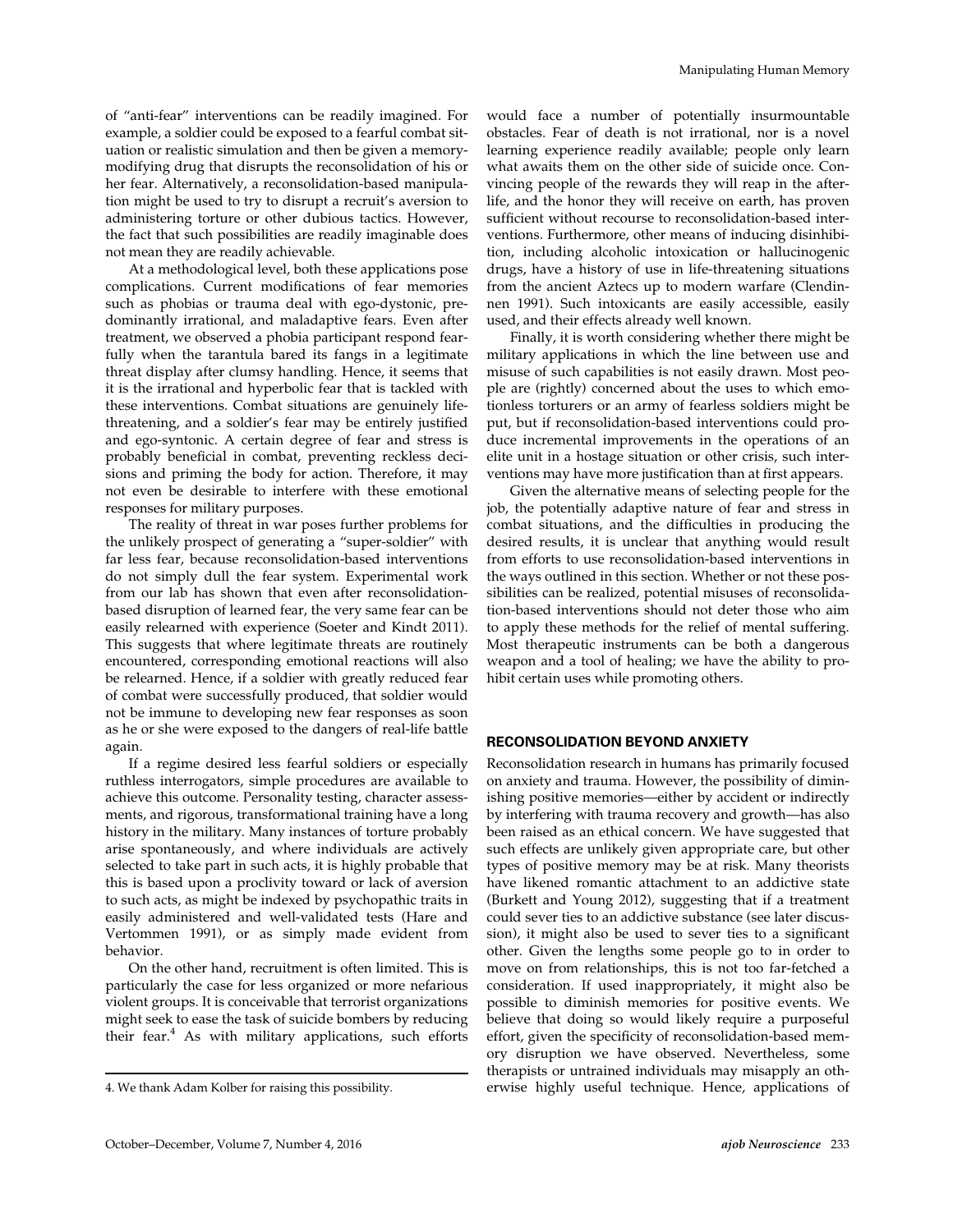reconsolidation-based treatments, and indeed any treatment, should be carefully scrutinized.

What has not been considered is the purposeful and therapeutic diminution of "positive" memories. The valence of a memory (positive or negative) is not indicative of its positive or negative impact on a person's life. Just as a strong aversive memory can prove highly adaptive (such as when it protects one against a genuine threat), the development of an overly potent appetitive memory can be hugely disruptive. This is evident in addiction, in which the rewarding properties of drug consumption have gained so much control over behavior that the drug is pursued even to the detriment of the person's health, relationships, and personal commitments (Hyman 2005; Milton and Everitt 2012).

Reconsolidation-based work has recently begun investigating whether appetitive memories are susceptible to post-reactivation disruption. Although strong demonstrations of reconsolidation-based memory modification in human studies have not yet been forthcoming, experimental work in animal models demonstrates that reconsolidation-based disruption of appetitive memories is a possibility (Lee, Di Ciano, Thomas, and Everitt 2005; Milton, Lee, and Everitt 2008). Further refinements to procedures, such as the means of reconsolidation disruption and the reactivation parameters, could produce a significant breakthrough in the near future. If the switch from addiction to sobriety could be made as rapid as that from phobic anxiety, then there could be repercussions beyond therapy, such as in the incarceration of individuals who committed crimes under the influence of, or to support, an addiction.<sup>5</sup>

Reconsolidation-based interventions for positive memories are not at this stage yet, and will never be a "magic pill" for mental disorders. One must also always consider systemic factors, such as the potentially pathogenic environment to which the treated individual returns. It is also possible that even a successful reconsolidation-based treatment will not induce such a rapid shift in the case of addiction. Nevertheless, such implications will only become more pressing as treatments progress, and might best be dealt with in advance. We invite discussion of other novel implications of rapid recovery from mental disorders, although we note that these would apply equally to any fast and effective treatment, not only reconsolidationbased ones.

#### CONCLUDING REMARKS

The remarkable malleability of memory allows for the development of treatments that can modify pathological memory traces. The therapeutic applications of the reconsolidation-based memory modification approach discussed in this article are just beginning to be realized, and disorders other than those discussed presently could be

ameliorated using similar techniques. Alternative means of interfering with reconsolidation, including other pharmacological agents and purely behavioral procedures, may further expand the therapeutic potential of this field.

Undoubtedly, many of the issues raised could be discussed at further length, but we have aimed to show that fledgling concerns regarding the ethical implications of memory-modifying procedures have typically not taken account of actual experimental evidence and theoretical models, or can be challenged by research conducted since they were raised. If bioethical considerations are to be more than purely hypothetical concerns about yet-to-be realized developments, then it is imperative that they take contemporary research and theory into account. Conversely, researchers can be seen to be blind to the wider implications of their findings. We have highlighted a number of areas where there may be costs, as well as benefits, to research on memory reconsolidation. Interaction between those typically confined to ethics or research may help remedy the limitations inherent in any one perspective.  $\blacksquare$ 

#### **REFERENCES**

Alfei, J. M., R. I. Ferrer Monti, V. A. Molina, A. M. Bueno, and G. P. Urcelay. 2015. Prediction error and trace dominance determine the fate of fear memories after post-training manipulations. Learning  $\mathcal S$ Memory 22(8): 385–400. doi:10.1101/lm.038513.115

BBC News. 2009. Heart pill to banish bad memories. Available at:<http://news.bbc.co.uk/2/hi/health/7892272.stm> (accessed February 16, 2016).

Bell, J. A. 2007. Preventing post-traumatic stress disorder or pathologizing bad memories? American Journal of Bioethics 7(9): 29–30.

Blair, R. J. R. 1995. A cognitive developmental approach to morality: Investigating the psychopath. Cognition 57(1): 1–29.

Blair, R. J. R., L. Jones, F. Clark, and M. Smith. 1997. The psychopathic individual: A lack of responsiveness to distress cues? Psychophysiology 34(2): 192–98.

Bouton, M. E., and D. Swartzentruber. 1991. Sources of relapse after extinction in Pavlovian and instrumental learning. Clinical Psychology Review 11(2): 123–40.

Bouton, M. E., R. F. Westbrook, K. A. Corcoran, and S. Maren. 2006. Contextual and temporal modulation of extinction: Behavioral and biological mechanisms. Biological Psychiatry 60(4): 352–60.

Brewin, C. R., T. Dalgleish, and S. Joseph. 1996. A dual representation theory of posttraumatic stress disorder. Psychological Review 103(4): 670.

Brewin, C. R. 2006. Understanding cognitive behaviour therapy: A retrieval competition account. Behaviour Research and Therapy 44 (6): 765–84.

Brunet, A., S. P. Orr, J. Tremblay, K. Robertson, K. Nader, and R. K. Pitman. 2008. Effect of post-retrieval propranolol on psycho-5. We thank Adam Kolber for highlighting this consideration. physiologic responding during subsequent script-driven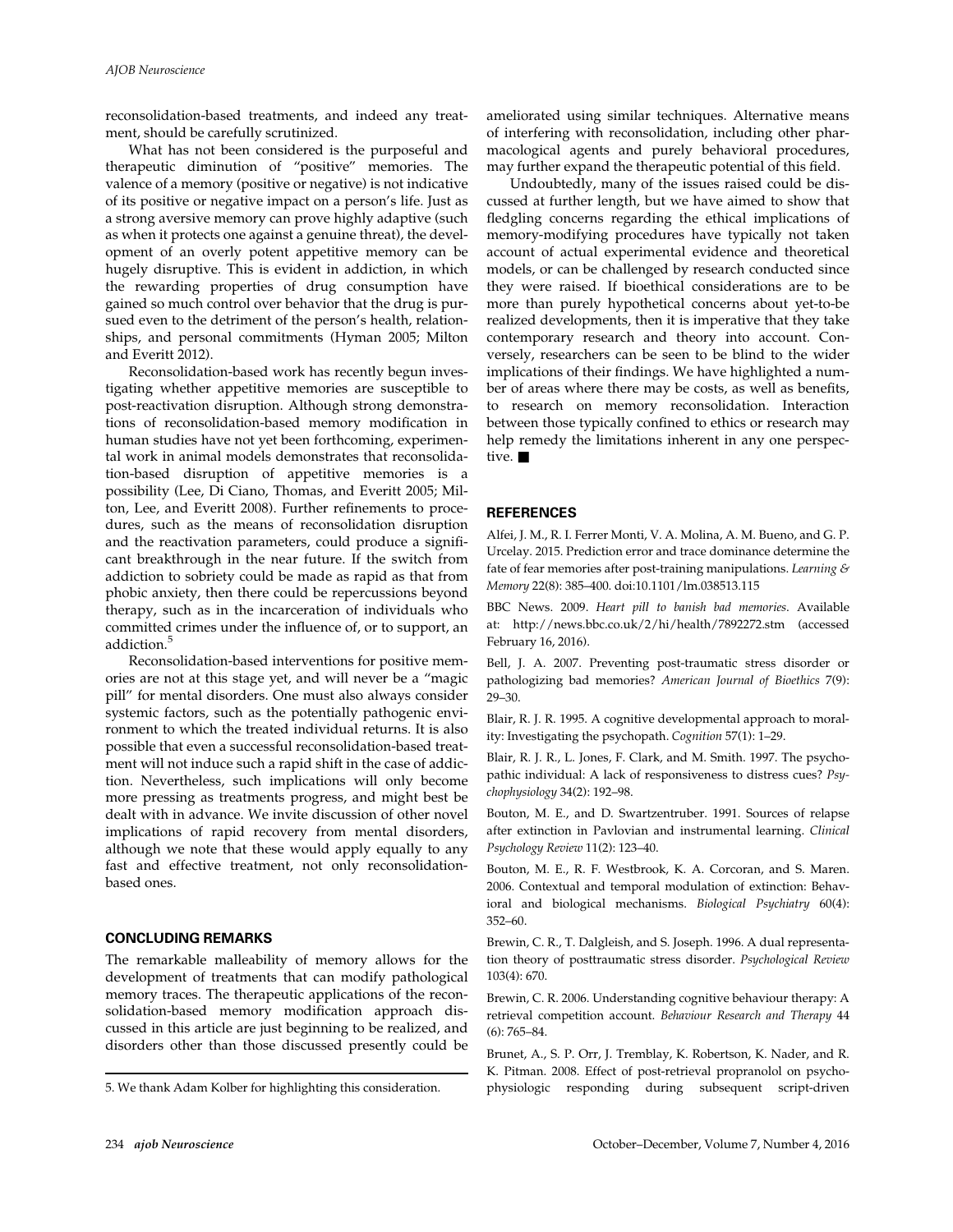traumatic imagery in post-traumatic stress disorder. Journal of Psychiatric Research 42(6): 503–06.

Brunet, A., J. Poundja, J. Tremblay, E. Bui, E. Thomas, S. P. Orr, et al. 2011. Trauma reactivation under the influence of propranolol decreases posttraumatic stress symptoms and disorder: 3 Openlabel trials. Journal of Clinical Psychopharmacology 31(4): 547–50. doi:10.1097/JCP.0b013e318222f360

Burkett, J. P., and L. J. Young. 2012. The behavioral, anatomical, and pharmacological parallels between social attachment, love and addiction. Psychopharmacology 224(1): 1–26.

Butler, A. C., J. E. Chapman, E. M. Forman, and A. T. Beck. 2006. The empirical status of cognitive-behavioral therapy: A review of meta-analyses. Clinical Psychology Review 26(1): 17–31. doi:http:// dx.doi.org/10.1016/j.cpr.2005.07.003

Chan, J. C., and J. A. LaPaglia. 2013. Impairing existing declarative memory in humans by disrupting reconsolidation. Proceedings of the National Academy of Sciences of the United States of America 110 (23): 9309–13. doi:10.1073/pnas.1218472110

Clendinnen, I. 1991. Aztecs: An interpretation. Cambridge, UK: Cambridge University Press.

Craske, M. G., M. Treanor, C. C. Conway, T. Zbozinek, and B. Vervliet. 2014. Maximizing exposure therapy: An inhibitory learning approach. Behaviour Research and Therapy 58: 10–23. doi:http:// dx.doi.org/10.1016/j.brat.2014.04.006

Durham, R. C., C. Higgins, J. A. Chambers, J. S. Swan, and M. G. T. Dow. 2012. Long-term outcome of eight clinical trials of CBT for anxiety disorders: Symptom profile of sustained recovery and treatment-resistant groups. Journal of Affective Disorders 136(3): 875–81.

Ehlers, A., and D. M. Clark. 2000a. A cognitive model of posttraumatic stress disorder. Behaviour Research and Therapy 38(4): 319–45. doi:http://dx.doi.org/10.1016/S0005-7967(99)00123-0

Eisenberg, M., T. Kobilo, D. E. Berman, and Y. Dudai. 2003. Stability of retrieved memory: Inverse correlation with trace dominance. Science (New York, N.Y.) 301(5636): 1102–04. doi:10.1126/ science.1086881

Elliott, C. 2004. Better than well: American medicine meets the American dream. New York City, NY: W. W. Norton & Company.

Exton-McGuinness, M. T. J., J. L. C. Lee, and A. C. Reichelt. 2015. Updating memories—The role of prediction errors in memory reconsolidation. Behavioural Brain Research 278: 375–84. doi:http:// dx.doi.org/10.1016/j.bbr.2014.10.011

Forcato, C., M. L. Rodríguez, M. E. Pedreira, and H. Maldonado. 2010. Reconsolidation in humans opens up declarative memory to the entrance of new information. Neurobiology of Learning and Memory 93(1): 77–84.

Forcato, C., V. L. Burgos, P. F. Argibay, V. A. Molina, M. E. Pedreira, and H. Maldonado. 2007. Reconsolidation of declarative memory in humans. Learning & Memory 14(4): 295-303. doi:14/4/ 295 [pii]

Fraleigh, W. P. 1984. Performance-enhancing drugs in sport: The ethical issue. Journal of the Philosophy of Sport 11(1): 23–28.

Hare, R. D., and H. Vertommen. 1991. The Hare Psychopathy Checklist-Revised. Toronto, Ontario: Multi-Health Systems, Incorporated.

Henry, M., J. R. Fishman, and S. J. Youngner. 2007. Propranolol and the prevention of post-traumatic stress disorder: Is it wrong to erase the "sting" of bad memories? American Journal of Bioethics 7(9): 12–20.

Hofmann, S. G., and J. A. Smits. 2008. Cognitive-behavioral therapy for adult anxiety disorders: A meta-analysis of randomized placebo-controlled trials. Journal of Clinical Psychiatry 69(4): 621– 32. doi:ej07m03585.

Hollon, S. D., M. O. Stewart, and D. Strunk. 2006. Enduring effects for cognitive behavior therapy in the treatment of depression and anxiety. Annual Review of Psychology 57: 285–315.

Hurley, E. A. 2007. The moral costs of prophylactic propranolol. American Journal of Bioethics 7(9): 35–36.

Hyman, S. E. 2005. Addiction: A disease of learning and memory. American Journal of Psychiatry 162: 1414–22.

Hyman, S. E., R. C. Malenka, and E. J. Nestler. 2006. Neural mechanisms of addiction: The role of reward-related learning and memory. Annual Review of Neuroscience 29: 565–98.

Kabasenche, W. P. 2007. Emotions, memory suppression, and identity. American Journal of Bioethics 7(9): 33–34.

Kandel, E. R., Y. Dudai, and M. R. Mayford. 2014. The molecular and systems biology of memory. Cell 157(1): 163–86.

Kenny, D. T. 2005. A systematic review of treatments for music performance anxiety. Anxiety, Stress, and Coping 18(3): 183–208.

Kindt, M. 2014. A behavioural neuroscience perspective on the aetiology and treatment of anxiety disorders. Behaviour Research and Therapy 62: 24–36.

Kindt, M., M. Soeter, and B. Vervliet. 2009. Beyond extinction: Erasing human fear responses and preventing the return of fear. Nature Neuroscience 12(3): 256–58.

Kindt, M., and M. Soeter. 2016.  $\beta$ -Adrenergic receptor induced post-retrieval amnesia is time and sleep-dependent. Unpublished findings. University of Amsterdam, Amsterdam, Netherlands.

Koenigs, M., M. Kruepke, J. Zeier, and J. P. Newman. 2012. Utilitarian moral judgment in psychopathy. Social Cognitive and Affective Neuroscience 7(6): 708–14. doi:10.1093/scan/nsr048

Kolber, A. J. 2006. Therapeutic forgetting: The legal and ethical implications of memory dampening. Vanderbilt Law Review 59: 1561.

Lang, P. J., M. M. Bradley, and B. N. Cuthbert. 1990. Emotion, attention, and the startle reflex. Psychological Review 97(3): 377–95.

Lechner, H. A., L. R. Squire, and J. H. Byrne. 1999. 100 years of consolidation–remembering muller and pilzecker. Learning & Memory 6(2): 77–87.

Ledoux, J. E., and J. Muller. 1997. Emotional memory and psychopathology. Philosophical Transactions of the Royal Society of London B: Biological Sciences 352(1362): 1719–26.

Loerinc, A. G., A. E. Meuret, M. P. Twohig, D. Rosenfield, E. J. Bluett, and M. G. Craske. 2015. Response rates for CBT for anxiety disorders: Need for standardized criteria. Clinical Psychology Review 42: 72–82.